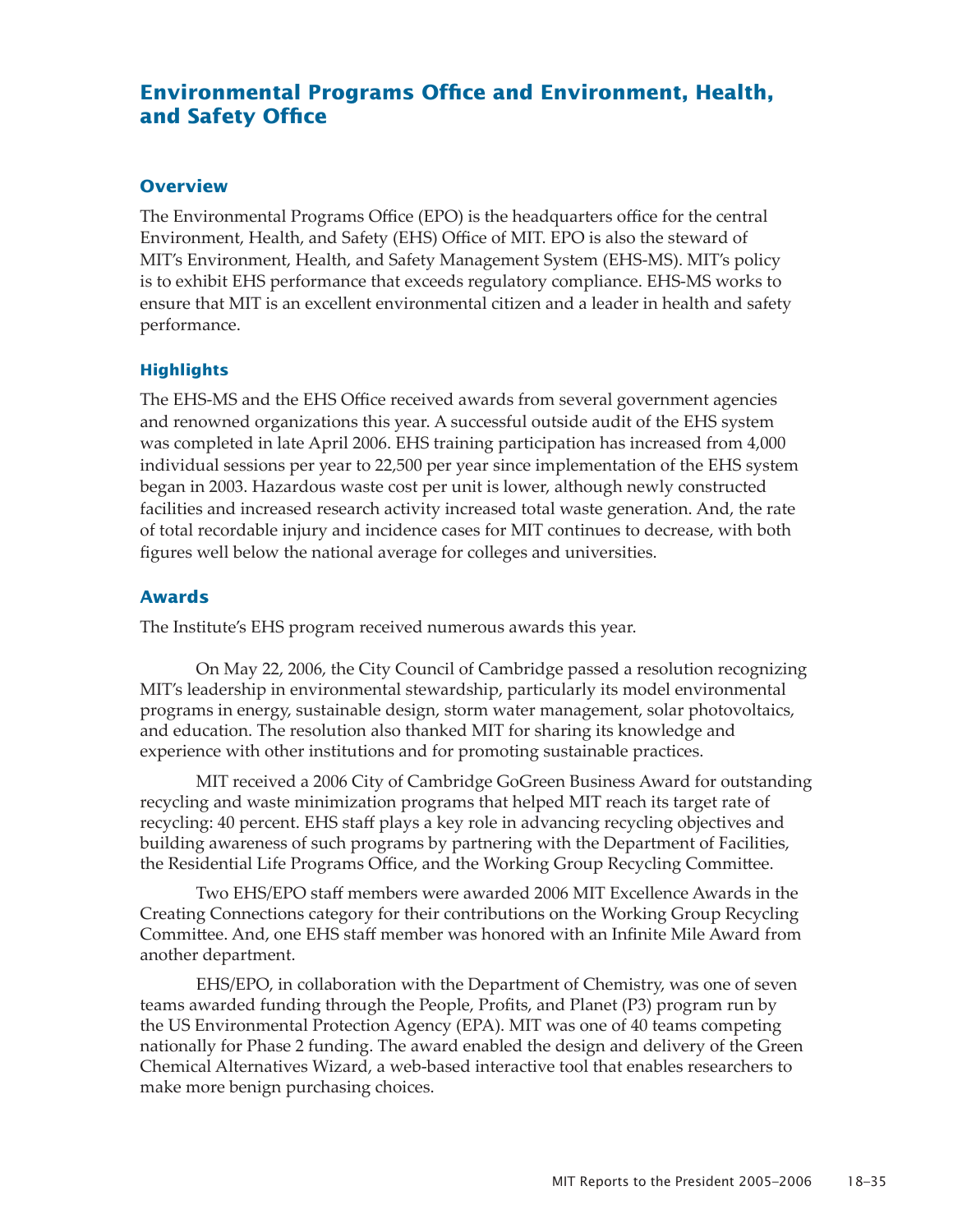EHS/EPO was awarded an \$84,000 grant from the EPA to develop a clean diesel program on campus and in the City of Cambridge and to install advanced pollution control devices on the Institute's diesel vehicles.

MIT and EHS/EPO's work in reducing diesel emissions and leadership in the EPA's Greater Boston Breathes Better consortium was recognized with a certificate of excellence given jointly by the regional administrator of the EPA and the secretary of the Massachusetts Executive Office of Environmental Affairs.

MIT placed third in the country out of more than 90 colleges and universities in the paper recycling category at RecycleMania 2006.

## **Third Party Audit Report, Response, and EHS-MS Performance**

MIT hired Woodard and Curran Inc. to perform a comprehensive representative audit of its EHS Management System. The audit was performed in late April 2006 and fulfills the requirement in MIT's consent decree with the US EPA and Department of Justice to complete a systems audit of EHS-MS.

The following outlines the auditor's findings.

*Overall awareness.* Without exception, the audit team found that faculty, staff, members of the administration, and students with specific roles and responsibilities within the framework of the EHS-MS were aware of the implementation initiative and the general objectives of the system.

*System is becoming part of the MIT culture.* There is general understanding and acceptance of the purpose and benefits of the MIT EHS-MS, and there were no incidents identified in which it was being disclaimed, challenged, or ignored.

*Core elements of the EHS-MS have been implemented.* The foundation of MIT's EHS-MS is based on several core system elements. The system requirements associated with these elements have been emphasized and there is widespread evidence of implementation in accordance with the requirements.

*Strong management commitment.* The audit team interviewed many of MIT's senior managers from both the academic and administrative offices. There is strong agreement about the importance of having practical, consistent, and effective systems to manage the inherent EHS risks associated with MIT's activities and operations, and of creating a community that is safe for all and protective of the environment. All senior managers endorse MIT's EHS Policy and are committed to continual improvement of MIT's EHS affairs.

*Improved involvement and acceptance of MIT EHS Office.* Several MIT faculty and staff memberscommented that another benefit of the EHS-MS has been a more common understanding and better working relations between the EHS Office and the departments, labs, and centers (DLCs).

The audit did find evidence that MIT's EHS system is young and will need time and cycles of improvement to reach full effectiveness. Figure 1, taken from the audit report, illustrates the auditors' conclusions.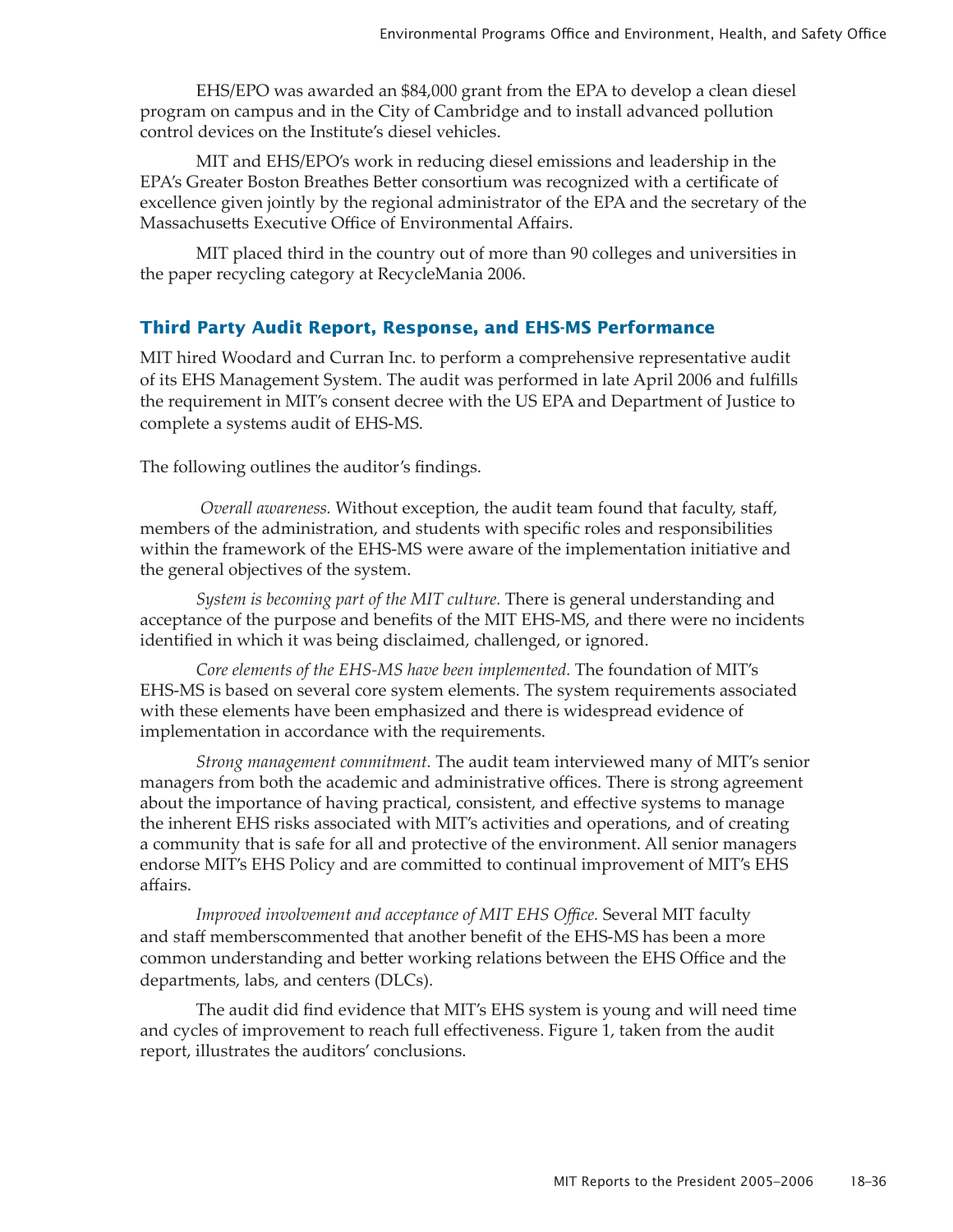## **Accomplishments**

### **Impact of EHS-MS on EHS Training**

There has been a 12-fold increase in the number of individuals completing the Managing Hazardous Waste training sessions between FY2002 (the year before the EHS-MS training system was launched) and FY2006. For the same time period, overall EHS training participation has increased more than fivefold from 4,000 individual sessions to 22,500 (see following figure)



# Number of Participants in EHS Courses delivered (by fiscal year)



# # of participants

501 Managing Hazardous Waste (classroom and web)

- Total EHS web courses completed (including Lincoln Lab)
- Total EHS classroom participation (including Lincoln Lab)
- □ Total EHS training participation (including Lincoln Lab)

Note: An individual may be a participant in more than one course.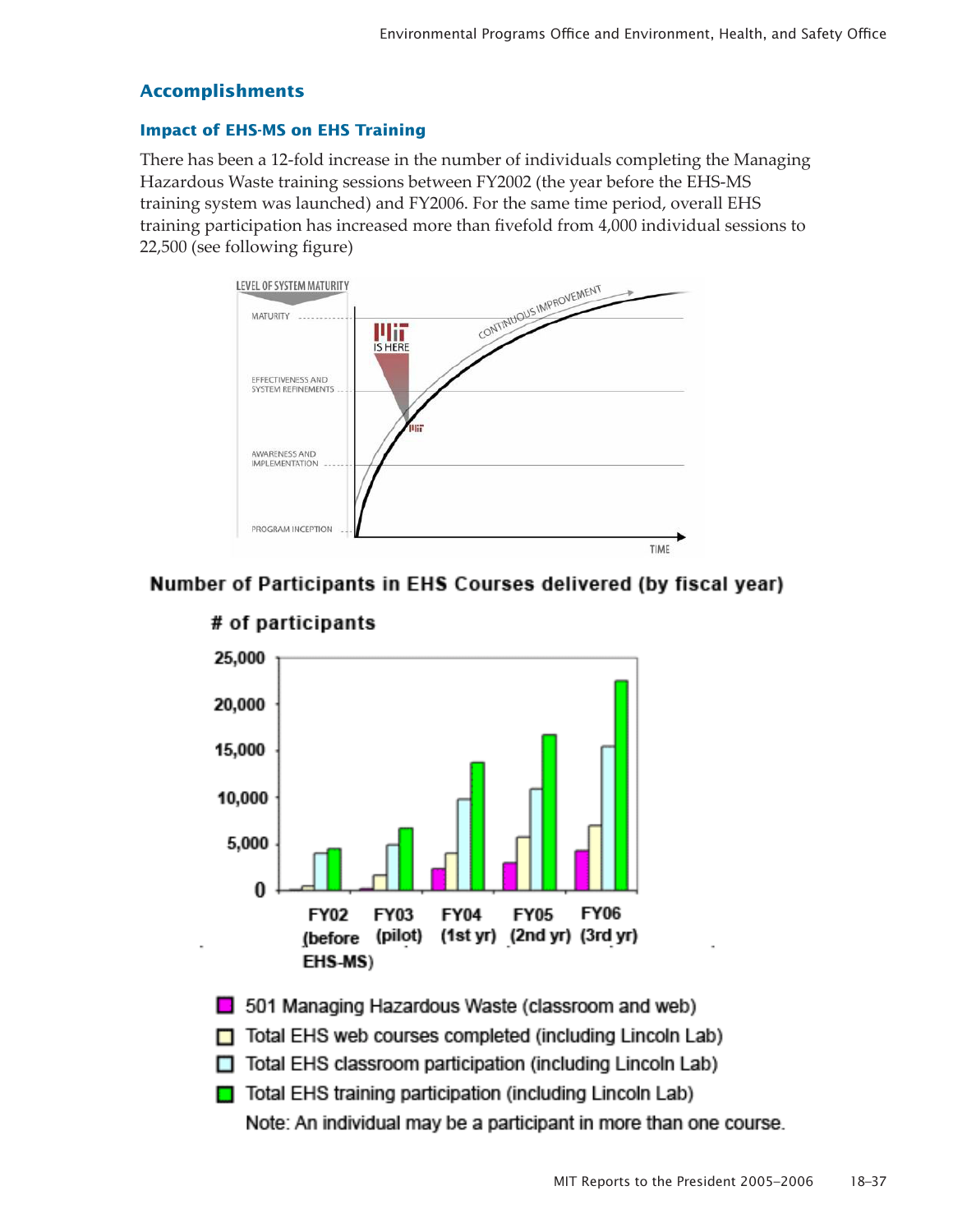Note that it is unlikely the system will ever show 100 percent statistical compliance (see Figure 3) because (1) a system lag can cause training to appear necessary for people who have left the Institute or their positions but who have not yet been removed from the system, (2) training needs assessments may be filled out incorrectly, indicating a need for training when there is none, and 3) people may fill out the training needs assessment form well before they begin work, creating an artificial lag in training. A new data reconciliation procedure, instituted in FY2006, will help to rectify this issue. These data indicate that at any point in time all those who need core EHS training have received it or are working under the supervision of someone who has.



## **EHS Training Completion Rates**

#### **Inspections**

The EHS inspection team of EHS experts and colleagues in the academy, in conjunction with several members of Information Services & Technology (IS&T), developed an online reporting system for inspections. This system, which is accessed via SAPweb,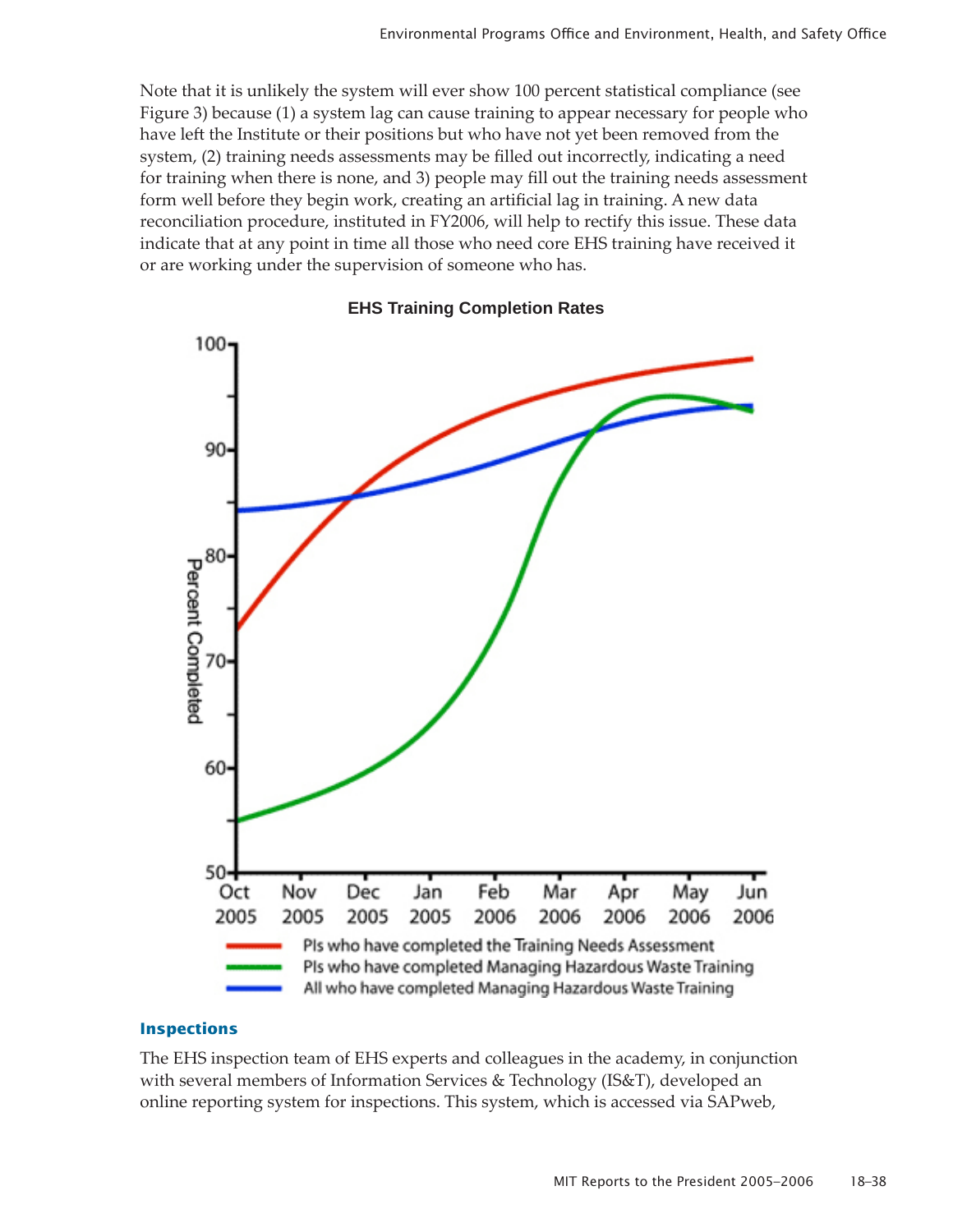went live on August 1, 2005, and gives those performing inspections more options and greater ease in reporting. EHS coordinators from around the Institute contributed to the development of this system, which allows for findings to be recorded in a handheld device (such as a Palm) then uploaded into SAPweb. EHS coordinators are able to customize reports as they see fit, while the EHS Office will have SAP as the backbone to manage inspection data.

### **Faculty Research Protocol Support and Compliance Committees**

The EHS Office's protocol development and review support is integral to our faculty's undertaking safe and legally compliant research. There are six faculty research oversight committees with significant EHS implications: the Committee on Use of Humans as Experimental Subjects (COUHES), the Institutional Animal Care and Use Committee, the Radiation Protection Committee, the Committee on Toxic Chemicals, the Reactor Safeguards Committee, and the Committee on Assessment of Biohazards. These committees fulfill specific federal regulatory requirements in the areas of human subjects and research animal protections and the safe use and containment of radioactive, chemical, and biological materials at MIT. The faculty members who chair these committees are members of the Institute Council on EHS, which oversees MIT's EHS performance and the implementation and effectiveness of the EHS-MS. The EHS Office participates in all six faculty research oversight committees and serves as administrative support for the Radiation Protection Committee (RPC) and the Committee on Assessment of Biohazards (CAB). The managing director for environmental programs, director for EHS programs, and director of the EHS Office are members of the Institute Council on EHS.

The EHS Biosafety Program and the Lincoln Laboratory (LL) administration established an internal LL Biosafety Committee. This committee focuses on development and implementation of site-specific safety policies and procedures. All protocol reviews and approvals are the purview of the MIT CAB.

Overall, the EHS Office has direct contact with almost 50 percent of the faculty in science, engineering, and research. During the past five years, the biosafety and radiation safety services (as measured by protocol and authorization reviews, inspections, and training) have grown almost 10 times faster than the growth in faculty. For example, US Department of Health and Human Services (DHHS) funding at MIT grew by 226 percent during 1999–2005. In the past six years, the number of principal investigators (PIs) enrolled in the Biological and rDNA Research Project Registration Program has increased by 71 percent, and the number of research protocols reviewed by the EHS Office and approved by the oversight committees has increased by 32 percent. By comparison, the number of tenured and tenure-track faculty at MIT has increased by only 6 percent within the Schools of Science and Engineering and the purview of the vice president for research and associate provost.

The addition of the Brain and Cognitive Sciences Complex and the Broad Institute resulted in a 34 percent increase in the amount of laboratory space associated with biological research. Figure 3 shows the growth in biological research as measured by the number of PIs and protocols registered in our system.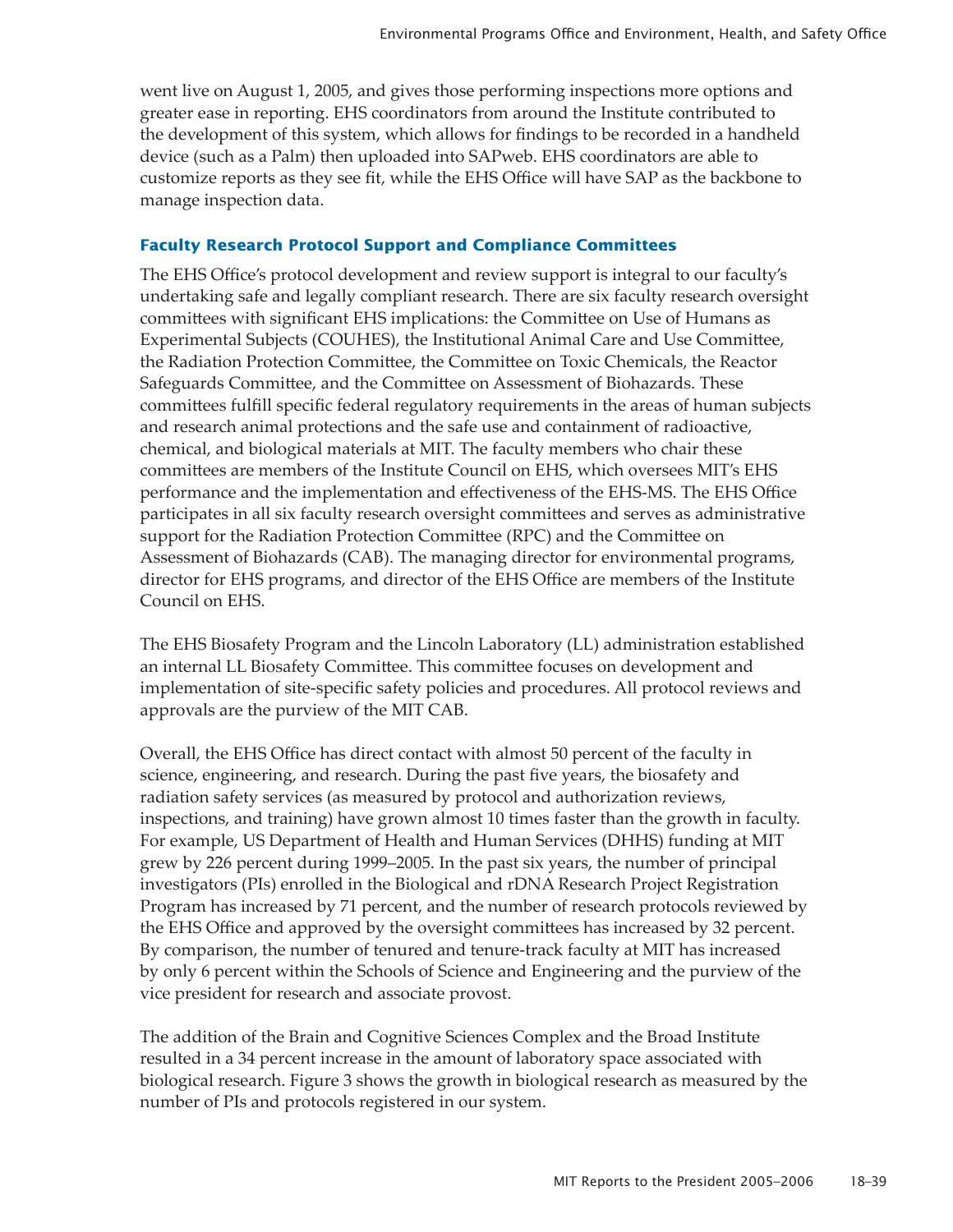

**Increase in Biological Research Registrations and Principal Investigators in thhe Schools of Science and Engineering and Reporting to the Vice President for Research, FY1999 to FY2006**

\* Prior to 2005 the Whitehead Institute's Biosafety Program was administered through MIT's EHS. In 2004 the Whitehead Institute implemented its own biosafety program, removing 13 PIs and 20 protocols that had been reviewed in 2004.

The growth of bioresearch at MIT dramatically increases the workload of the EHS Office. This, coupled with the development of several new research technologies (synthetic biology, nanoparticle delivery of biological materials, development and use of hES cells), will challenge Biosafety Program staff to develop the needed expertise to provide the appropriate level of collaboration and oversight for these projects while maintaining the expected level of performance in other areas.

The Institute Biosafety Officer led an effort to reduce the burden on researchers using established human cell lines. COUHES has agreed that the use of established human cell lines from commercial sources or where no identifying information concerning the original cell or tumor donor is available to the researcher does not require registration or review by COUHES. Use of these established human cell lines is not considered human subjects research by the Office for Human Research Protections nor by the National Institutes of Health (NIH). This agreement removes the conflict with NIH grant process created by the former COUHES requirement. MIT's Biosafety Program will refer investigators that use human materials that might be traced back to a donor to COUHES for review and approval. Between 80–90 investigators will no longer require COUHES registration and approval, which reduces their administrative burden.

The Radiation Protection Program of the EHS Office reviewed/renewed 65 applications or amendments for authorizations to use radiation-producing material under MIT's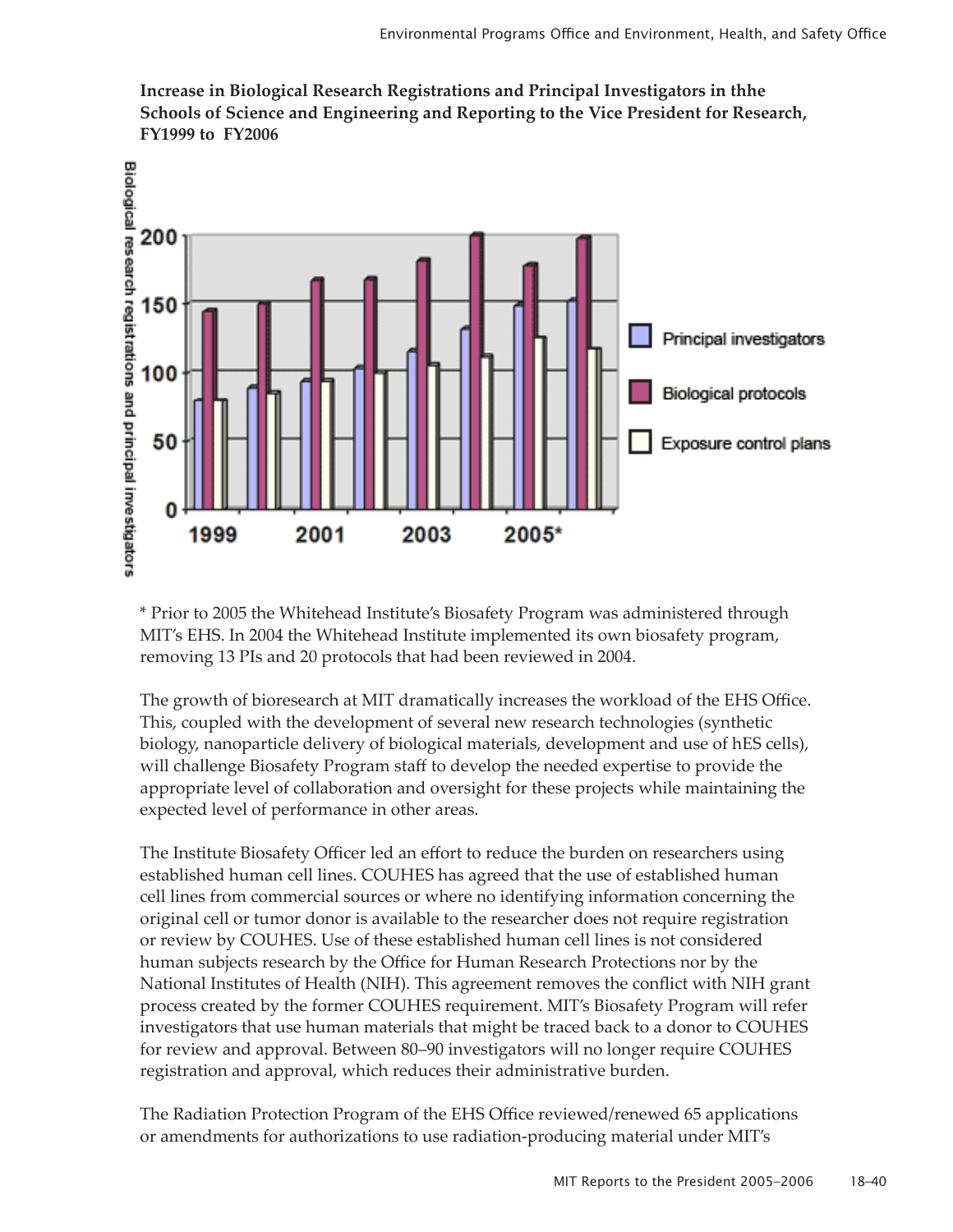license. The total number of authorizations currently in effect is 134, used in 648 laboratories by almost 1,500 researchers. Each authorization covers one to several protocols and is required to be reviewed biennially. There are currently 389 protocols on file for use of radioactive material.

## **Positive EHS Initiatives and Collaborations**

MIT's approach to EHS performance integrates positive initiatives with compliance to reflect a holistic and high standard of stewardship. In the past year, numerous collaborative initiatives, involving many departments and programs at MIT, were undertaken over the past year to reduce MIT's environmental impacts and improve the safety and quality of life at MIT. These efforts benefit MIT, its neighbors, and the region. Going well beyond regulatory requirements, these initiatives are intended to develop sustainable ways to safeguard the environment and the health and safety of the MIT and larger community.

## **Campus Sustainability Program**

The Environmental Programs Office this year substantially strengthened its commitment and ability to advance the Institute's environmental goals and expand its leadership position in the emerging area of campus sustainability. In FY2006, a deputy director position in the Environmental Programs Office was created to guide EPO's voluntary positive initiatives to reduce the environmental impact of campus operations in a comprehensive manner, while seeking process efficiency gains wherever possible.

### **Support for Campus Operations, the Academy, and the Community**

The work of the EPO and the EHS Office to advance MIT's environmental goals relies on building and supporting collaborations across campus and in the community. These programs work with MIT's operational units and DLCs to find ways to reduce the environmental impact of doing business on campus, from the type of vehicles driven in the MIT fleet to how we use and manage our energy. We also work with faculty members and students to support their research into the environmental impacts of our campus operations.

## *Enhancing Campus Operations*

The Environmental Programs Office played a key role in developing a campus-focused sustainable energy initiative that was included in the MIT Energy Research Council's May 2006 report to the president. Titled "Walking the Talk," the chapter outlines a comprehensive road map for demonstrating leadership in campus energy management and was an important collaborative effort between MIT's administration and faculty.

MIT's Campus Solar Power System Program, managed by EPO in partnership with the Department of Facilities, is now focused on making the installed systems available to students, faculty, and the community for research and education. President Susan Hockfield presided over the inauguration of the latest solar photovoltaic system in November.

The Environmental Programs Office and the City of Cambridge, through its MIT-Cambridge Clean Diesel Collaborative, partnered to win a competitive grant from the EPA. The grant is to be used to install advanced diesel emission controls on vehicles, in an effort to improve local air quality.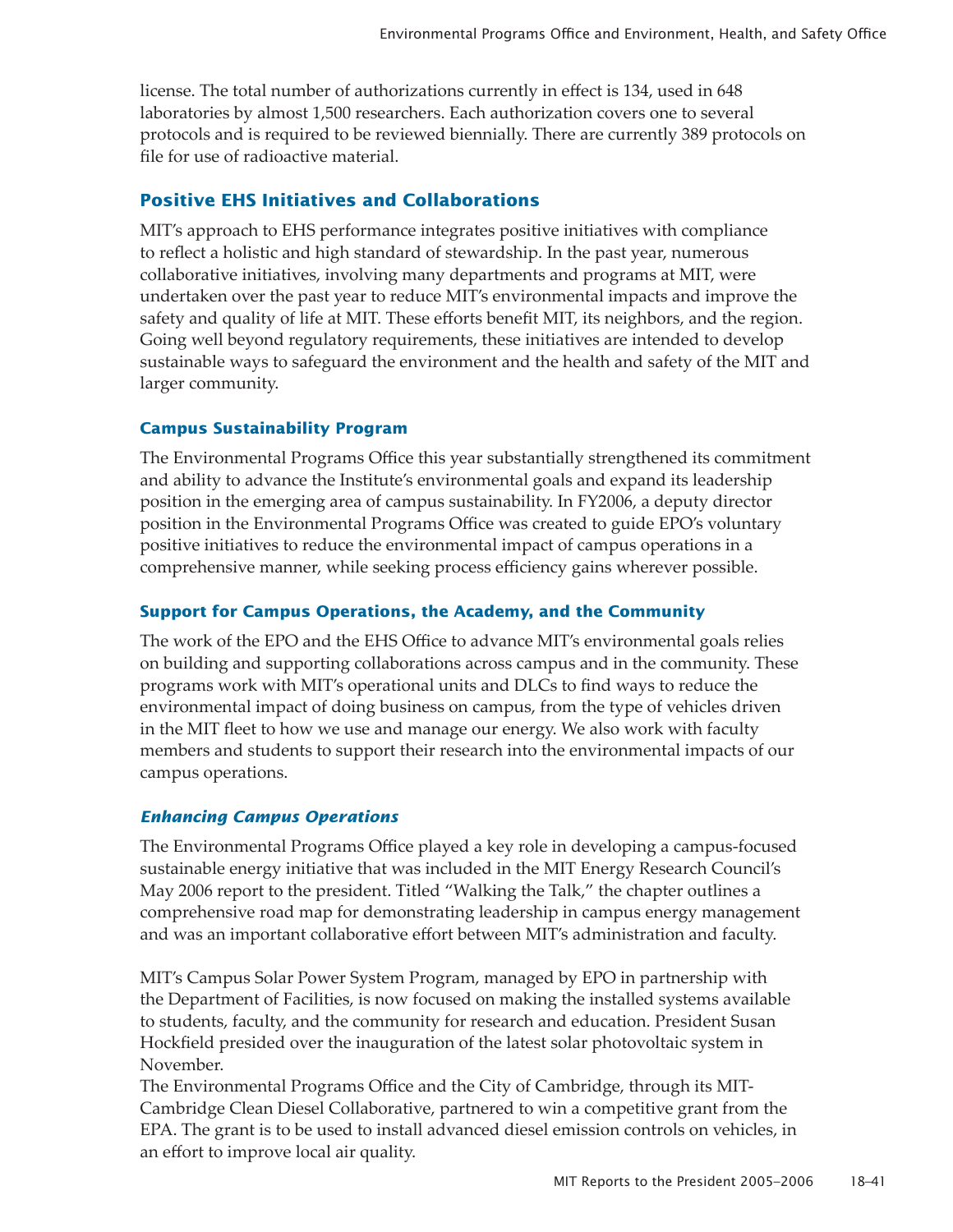A collaboration led by the EHS Office with the Department of Facilities, Bates Laboratory, and the Laboratory for Energy and the Environment is currently assessing the feasibility of installing wind turbine power generation technology at the MIT Bates Laboratory in Middleton, MA. The study is analyzing the potential wind resource, electrical demands, and financial implications of this renewable energy project.

## *Supporting Student Educational Opportunities*

The Environmental Programs Office has developed and is implementing with the Education Program of the Laboratory for Energy and the Environment an innovative Undergraduate Research Opportunities Program in campus sustainability. The program is designed to facilitate the involvement of MIT undergraduates in practical research questions of interest to campus sustainability initiatives at MIT.

The EPO and the EHS Office significantly increased their technical support to students conducting research on campus energy and environmental issues in FY2006—for everything from individual theses to class projects to work undertaken by student organizations. EPO and EHS worked with students to provide data, operational information, and access to key personnel in order to facilitate such research, which in turn better informs us about our operations.

## *Building Community Involvement*

Supporting and participating in local and regional environmental initiatives is an important role of the EPO and the EHS Office. Together, EPO and EHS represent MIT in a number of off-campus community initiatives and programs to share information, learn best practices, and enable others to take action. Examples include participation in the Northeast Campus Sustainability Consortium, Greater Boston Breathes Better, Campus Consortium for Environmental Excellence, Cambridge Local Emergency Planning Committee, Cambridge Public School Volunteers, Boston Consortium, Clean Charles Coalition, Boston Earth Night, and the Campus Safety Health and Environmental Management Association.

## **Recycling and Waste Reduction**

The EPO and the EHS Office continued to work closely in partnership with the Department of Facilities, the Working Group Recycling Committee, and others to improve waste management, reduce costs, and increase the Institute's recycling rates.

MIT has achieved and sustained its 40 percent recycling rate goal for the entire 2005 calendar year, and is on track to surpass 40 percent in 2006. This 40 percent recycling goal was adopted by MIT to support the 40 percent recycling goal called for in the Cambridge Climate Protection Plan. In addition, MIT has continued to reduce its discarded trash tonnage annually from a high in 2001. Since 2001, MIT has reduced its discarded trash tonnage by 2,184 tons, or 30 percent.

MIT has committed to a comprehensive Institute-wide effort to reduce waste and increase the percentage of materials recycled. This is a result of collaborative efforts from multiple departments, student and staff environmental groups, and faculty support. The successes and improvements of the program can be largely credited to collaboration, a tremendous accomplishment on such a large and diverse campus.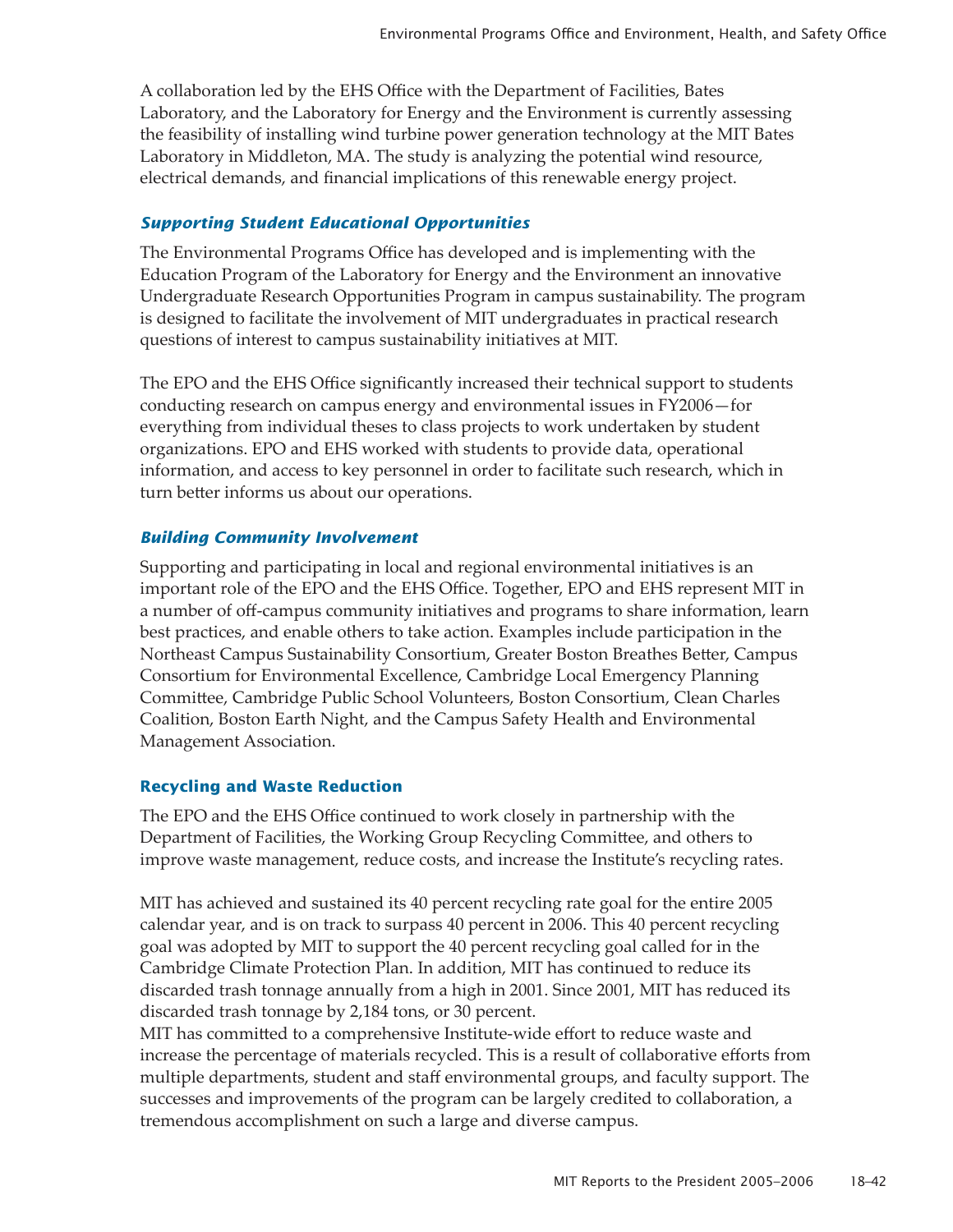

Trash Discarded and Recycled (by calendar year)

MIT recycled more than 3,000 tons of material in 2005. Using figures taken from the EPA and the Northeast Recycling Council, it's possible to extrapolate MIT's environmental impact in 2005. Recycling at MIT reduced greenhouse gas emissions by more than 860 tons; reduced other air pollutants by 37 tons; reduced waterborne wastes by 4 tons; and saved more than 29 million BTUs of energy, the equivalent of 5,139 barrels of oil, 240,000 gallons of gasoline, or taking 436 passenger cars off our roads.

#### **Pollution Prevention Program Efforts**

General successes in 2006 include:

*Launch of the 20 Liter Can Program*, which reduces hazardous chemical waste packaging. The 20L Can project is a cost reduction program that reduces the per gallon charge for flammable liquids disposal, (MIT's highest volume hazardous waste) from \$3.97 to \$2.80 per gallon. The program is currently working toward the goal of saving MIT \$14,000 off the hazardous waste budget.

*Use of new chemical sharps containers*, which reduce hazardous chemical waste packaging. Improved containers and better guidance for the chemically contaminated sharps waste stream has yielded a monthly savings of \$720 by reducing the number of containers shipped per week by about two.

*Acceptance of SYBR Safe* as an alternative to ethidium bromide for DNA gel staining. As part of a demonstration project funded by the EPA P3 grant "Encouraging Toxics Use Reduction in Academic Laboratories," two undergraduate teaching labs received startup supplies of SYBR Safe, a product that is safe enough to dispose of via sink drains and meets the sewer standards of the Massachusetts Water Resources Authority. Both labs are now using SYBR Safe. A case study from this effort is available. Additionally, two large lab groups in two different DLCs received SYBR Safe samples to try.

*Piloting Pollution Prevention (P2) awareness* via lab-specific chemical hygiene training. Nine groups in Chemical Engineering received P2 awareness training; as a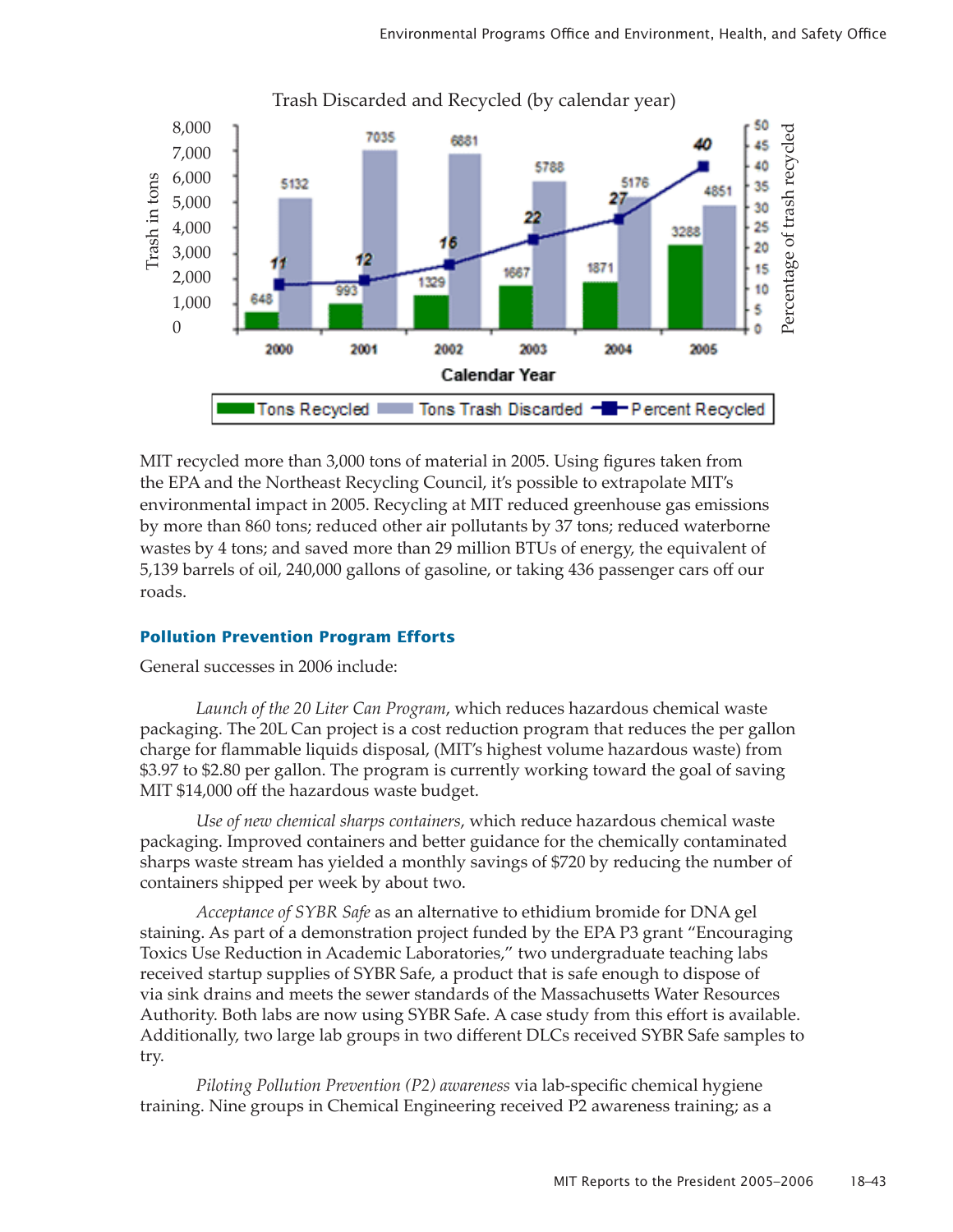result of this training, one lab implemented a substitution of a hazardous cleaning solution, and two other labs have requested similar information.

*Development of tools to assist the MIT community in adopting P2 practices.* The [Green Chemicals Wizard](http://web.mit.edu/environment/academic/green_chemicals.html), [http://web.mit.edu/environment/academic/green\\_chemicals.](http://web.mit.edu/environment/academic/green_chemicals.html) [html](http://web.mit.edu/environment/academic/green_chemicals.html), launched in June 2006, is a deliverable under the EPA P3 grant referenced above. The wizard provides an interactive approach to the static flowcharts of alternatives previously accessible, and allows the user four starting points: (1) chemical to replace, (2) process to replace, (3) search by a known alternative chemical (4) search by a known alternative process. Peer-reviewed journal references and other references are provided; this information can either be printed or emailed to the user. The wizard also contains buttons that link to the vendors (the VWR company or SciQuest) and SAP (only accessible to MIT users with certificates). Finally, the program includes a function that allows EHS to track where people are entering and exiting the system.

## **Hazardous Waste Metrics**

Overall, hazardous waste generation (measured in pounds) at MIT increased by 10 percent between FY2005 and FY2006 and by 35 percent for a two-year period beginning in FY2004. The greatest impact on waste generation is lab cleanouts encouraged by the implementation of the EHS-MS. The effect of these cleanouts can be measured both in total pounds generated and services provided. Newly constructed facilities and increased research activity have also affected total generation.

The EHS Office has continued to seek efficiencies and cost savings as a way to manage hazardous waste disposal costs within budget in an environment of expanding research and overall regulatory compliance. Figure 6 shows the actual waste shipped from FY2002 to FY2006.



# Pounds of Hazardous Waste Shipped (by fiscal year)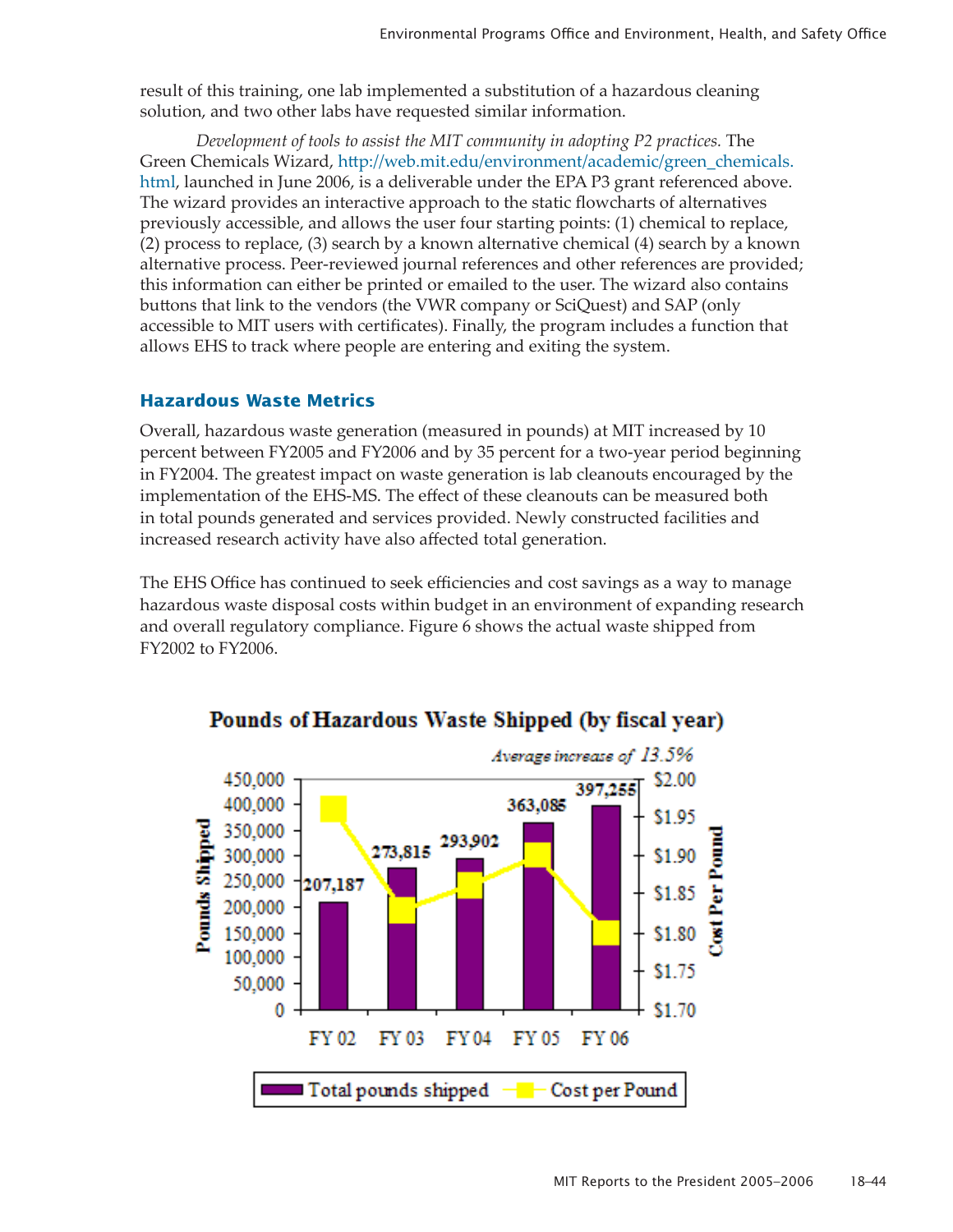## **Ergonomics**

The EHS Office has collaborated with MIT programs and departments to reduce repetitive stress and other injuries and lost workdays. The intended outcomes are an increase in productivity, a reduction in medical and disability costs, and, most important, reduced pain and suffering by members of the MIT community. The Ergonomics Committee, an ad hoc collaborative effort involving the Libraries, IS&T, Human Resources, the Department of Facilities, Lincoln Laboratory, the Whitehead Institute, and MIT Medical as well as a student representative, and led by the EHS Office, introduced a web-based training course in FY2005. In FY2006, 432 computer users at MIT took the training, bringing the total since launch in February 2004 to 1,296.

DLCs with a high incidence of repetitive strain injuries collaborated with the EHS Office and Ergonomics Committee to develop programs to identify, correct, and prevent future injury. These involved detailed surveys and reviews of specific work sites and activities, the development of materials including PowerPoint presentations and videos, and training. This program was implemented in the three DLCs with the highest injury rates: the Department of Facilities, the Division of Student Life, and the Division of Comparative Medicine.

# **Construction Safety Program**

This is the fourth full year of the EHS Office's effort, with funding from the Department of Facilities (DOF), to provide EHS expertise for new construction and renovation projects. The objectives of the program are to ensure that EHS requirements are addressed for new construction and renovations, to protect the MIT community during construction and renovation activities on campus, and to strengthen MIT's relationship with Cambridge authorities responsible for regulating these activities. This program involves an initial review of design and construction plans; close communication with DOF project managers, contractors, and City of Cambridge Fire Department and Inspectional Services; and ongoing inspections of the construction sites. The advantages of the program include fewer regulatory inspections, fewer time delays, and cost savings. During FY2006, five major projects and 49 renovations were reviewed. In FY2004, we initiated a "Lessons Learned" review for major projects to help minimize adverse effects on future projects. This led us in FY2005 to develop a matrix for EHSrelated issues and tasks during laboratory moves and decontamination. That matrix supports a standard operating procedure called "moving a laboratory: preparation and decontamination." The procedure will allow for more economical and efficient moves.

## **Injury and Illness Reduction Initiative**

The EHS Office has worked with the Department of Facilities and the Division of Student Life (DSL) since early 2004 to institute a department-wide incident investigation program and a Return to Work/Temporary Modified Duty program. The EHS Office began by sending monthly injury summaries to DOF Management and to the DSL EHS coordinator so that they would be aware of the type of injuries occurring and take action to prevent further injuries. A web-based incident reporting and investigation system completed in FY2006 facilitates data handling because it centralizes and links all information related to an incident. It also provides online access to reports on injuries to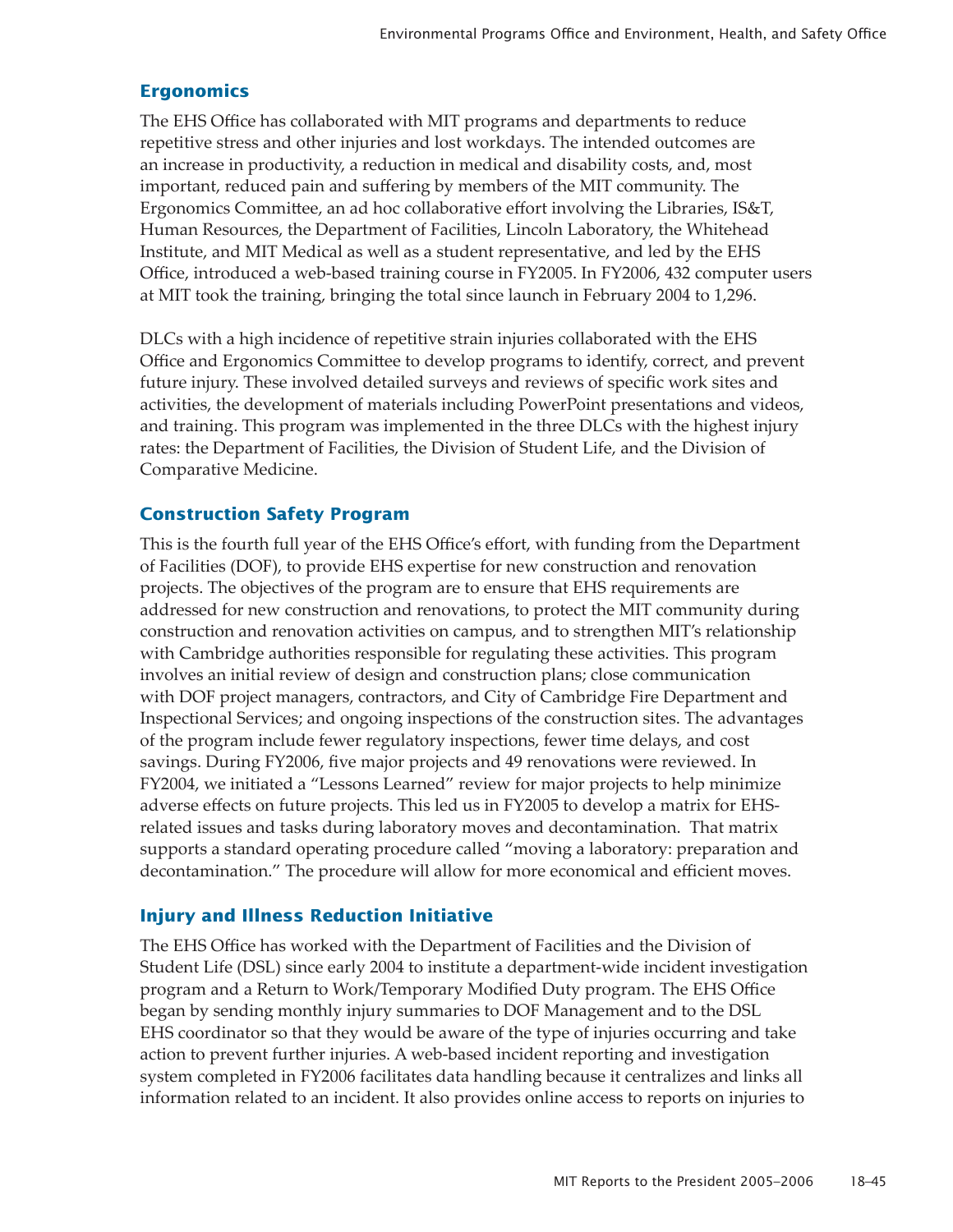DOF management, EHS Office staff, and EHS coordinators within the DLCs. Introducing this new system to supervisors and to the EHS Office and EHS coordinators was a major focus in FY2006.

The incidence rate of total recordable injury and illness cases for calendar year 2005 is 2.2, a number that continues a downward trend for MIT (see Figure 7) and is below the calendar year 2004 (latest available data) incidence rate for private industry (4.8), and also below the incidence rate for colleges and universities (2.8), according to the US Department of Labor's Bureau of Labor Statistics. Figure 8 shows the MIT trends for the last three calendar years in numbers of days of restricted work/job transfer, number of days away, and total number of injuries. While the number of injuries has remained relatively constant, the days away from work has decreased by 24 percent from 2003 to 2005.



Incidence Rate of Recordable Injuries and Illnesses at MIT (by calendar year)

\* The incidence rate shows the injuries and illnesses recorded per 100 workers and is calculated by multiplying the number of injuries times 2,000 hours per worker per year times 100 workers divided by the total hours worked

\*\* Source:US Department of Labor's Bureau of Labor Statistics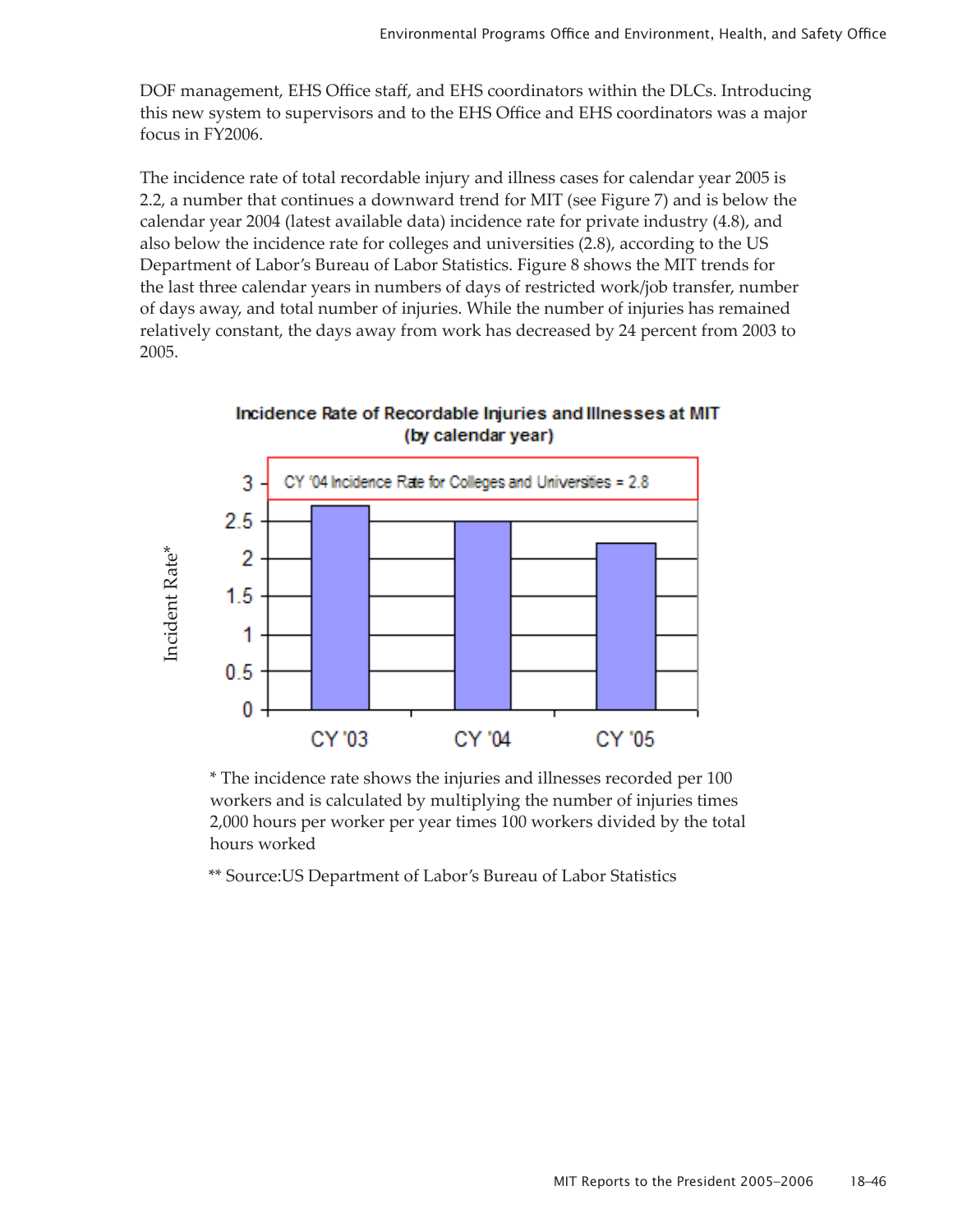

OSHA Recordable Injuries and Illnesses (by calendar year)

### **Emergency and Security Preparedness Program**

To foster collaboration among affected units during emergencies, a drill was held in April 2006 that exercised MIT's Emergency Operations Center and tested an MIT Medical disaster plan. Seventeen MIT departments participated in the drill, which was observed by city and state emergency management officials. The purpose of the drill was to demonstrate MIT's ability to distribute emergency medications to our entire community within 48 hours. MIT achieved the desired patient rate throughout the drill. MIT's emergency preparedness community, led by EPO, MIT Police, MIT Medical, and DOF has expanded during this time of planning for a possible pandemic of influenza. Efforts are centered on programs of social distancing and alternate ways of MIT continuing its mission during pandemic conditions. Since resources and supply chains could be affected simultaneously nationwide, MIT is determining ways to improve robustness at supply chains and services. From the perspective of business continuity, pandemic influenza presents new issues. Many MIT departments are now determining which operations must continue (e.g. power plant or police services), which operations can be deferred for a number of weeks, and which operations can be deferred for two to six months. A master plan for pandemic preparedness is in development.

## **Select Agent Program**

The passage of the Public Health Security and Bioterrorism Preparedness and Response Act of 2002 resulted in new US Department of Health and Human Services (DHHS) and US Department of Agriculture (USDA) regulations. First promulgated in December 2002,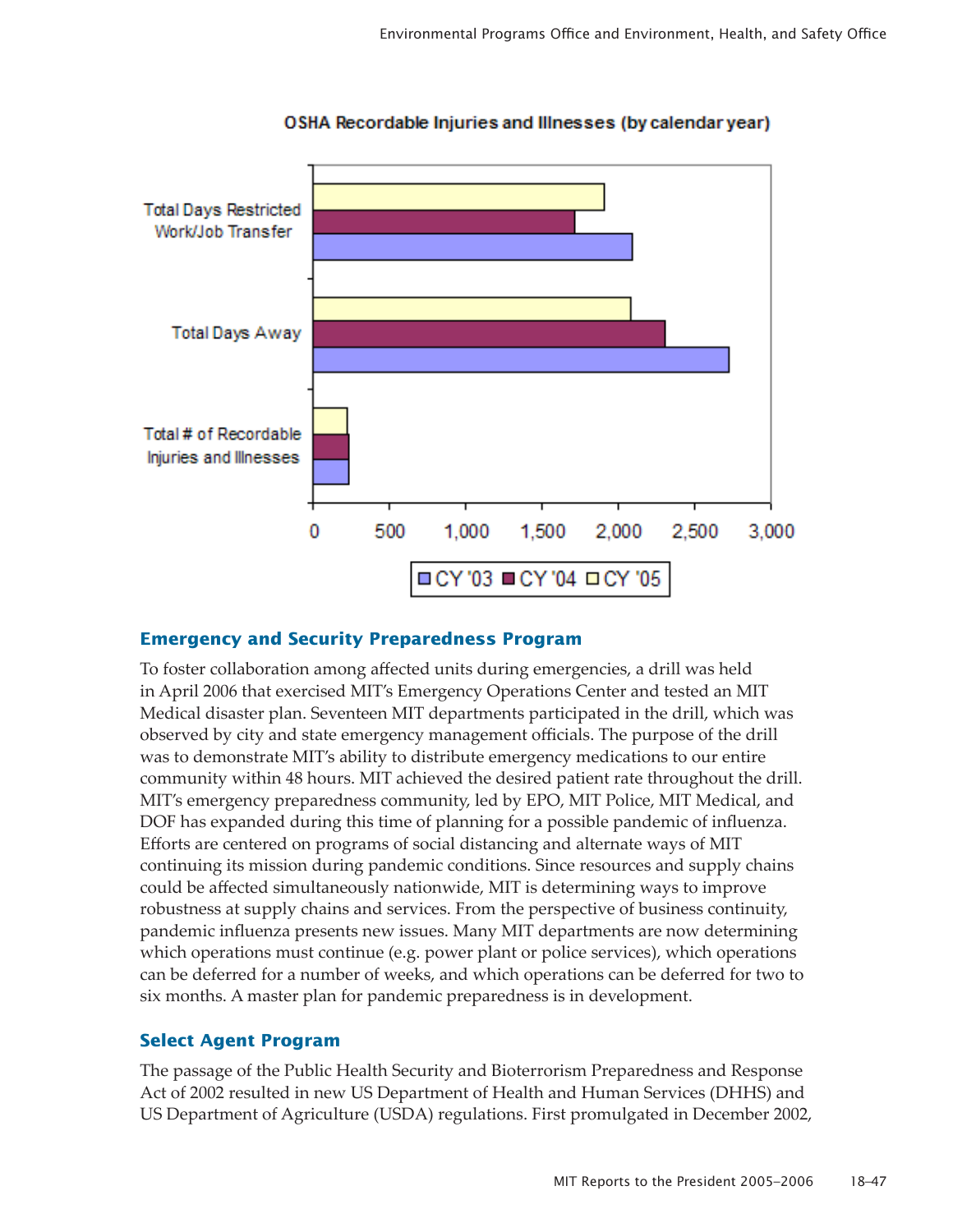they require tighter controls on access to, and the possession, use, transfer and disposal of, certain biological agents and toxins (called select agents and toxins in the regulation) that have been determined to have the potential to cause significant harm to the public, animal, and/or plant health or products. These determinations are reflected (alone or in combination) in the regulations of the DHHS Centers for Disease Prevention and Control (CDC), and of the USDA Animal and Plant Health Inspector Service. This act and the new regulations have had a significant impact on a small number of MIT laboratories, but have required MIT to register as an institution, to maintain strict inventory control on certain agents and toxins, to have FBI security risk assessments done on researchers and other staff who have access to such materials, and to have specially secured research spaces. The regulations have separate campuswide and Lincoln-wide per-PI toxin volume exemptions. The EHS Office, with support by a faculty-led task force, worked with Procurement to implement central purchasing through the EHS Office Biosafety Program for all listed toxins, a procedure that ensures that researchers who use these common toxins do not inadvertently exceed the volume exemptions and become subject to the regulations. All regulated agent purchases also must be made through the EHS Office Biosafety Program deputy director or her alternate under the regulations. The EHS Office conducted several broad surveys of all laboratories potentially possessing or using regulated or exempt materials.

The Select Agent Program has undergone one federal agency inspection this past year. Inspections were conducted by the CDC and USDA. There were no significant findings.

# **Support for Special Off-Campus Projects**

The EHS Office provided significant support to off-campus efforts over the past year. These activities included activities related to the Bates Linear Accelerator facility's decommissioning; extensive efforts in support of environmental activities for the Real Estate Office's portfolio properties; and support related to the Haystack Ultra-wideband Satellite Imaging Radar Upgrade Project.

During FY2005, the Bates Lab initiated a pre-decontamination and decommissioning (D&D) program as part of the DOE user facility phase-out. This program involved identifying and removing equipment that would no longer be useful in future lab activities. As part of this effort, the EHS Office developed and implemented a screening procedure to separate those materials requiring disposal as radioactive waste from those meeting free-release criteria, representing an approximately \$300,000 savings in D&D costs in FY2005 and \$100,000 in FY2006.

# **Scope of EHS Activities**

EHS Office activity metrics reflect the scope and intensity of services necessitated by both expanding research activity at MIT and a host of local, state, and federal EHS regulatory requirements that relate to this research. As MIT's research volume increased by almost 10 percent since FY2004, the EHS Office experienced at least a 10 percent or greater increase in activity. (See our website for more details regarding EHS activities.) Many EHS activities fall into the following three major groupings: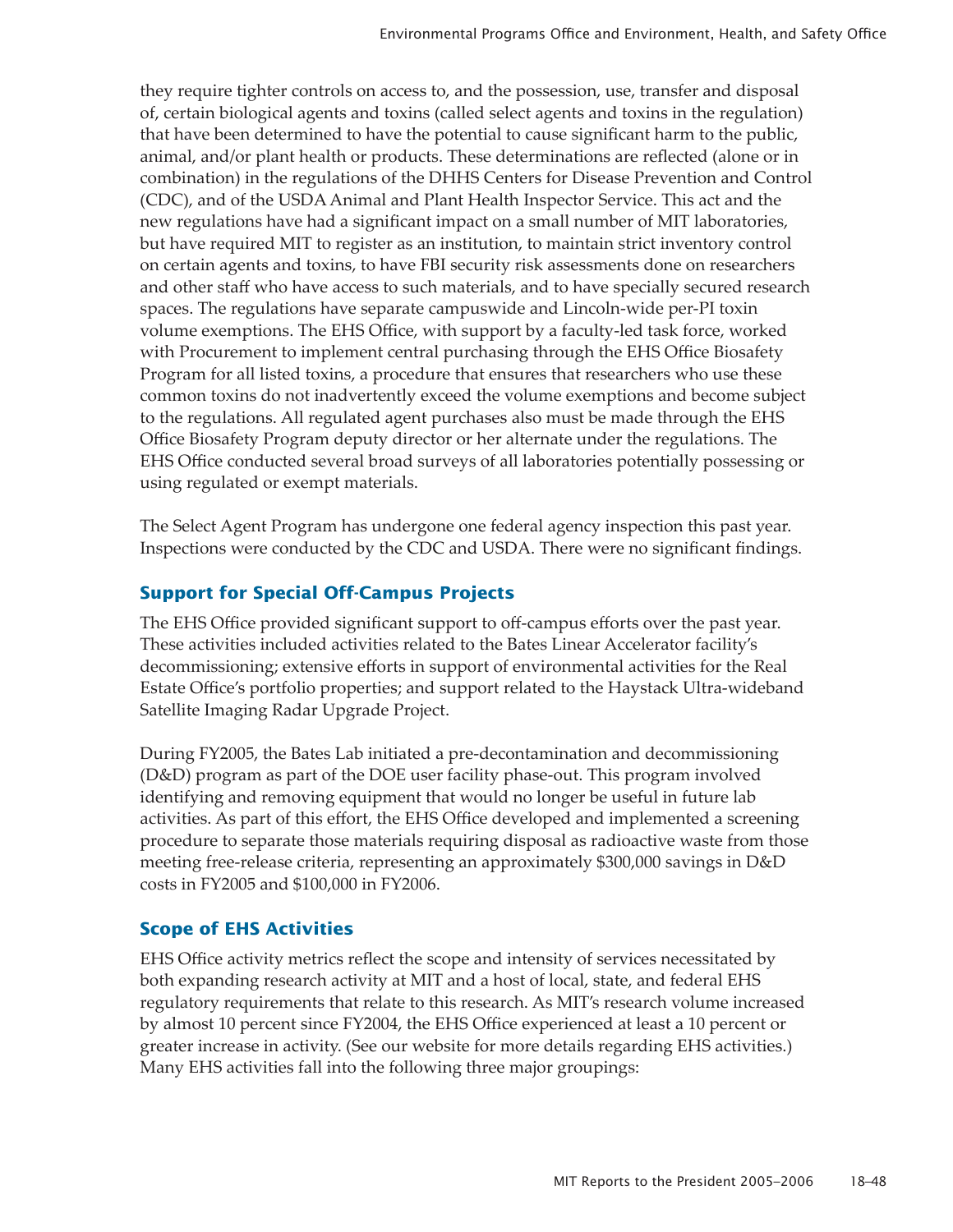*Surveys (typically involving measurements) to monitor the safe use of equipment and materials.* Approximately 21,000 such surveys were implemented in FY2006, concerning equipment and safety practices related to the use of biological and radioactive materials, chemicals, recombinant DNA technology, and infectious agents.

*Inspections (involving detailed observations) conducted to verify the quality and compliance of EHS activity on campus and investigations initiated at the request of MIT programs and laboratories.*

Approximately 7,000 such inspections took place this past year. They encompassed the use and storage of hazardous waste, the use of ventilation hoods, and the use of recombinant DNA technology or infectious agents.

*Monitoring and prevention of a range of potential workplace hazards and exposures*. This includes chemicals, asbestos, blood-borne pathogens, workplace injuries such as repetitive strain injuries, and safe practices during hot work. In FY2006, the EHS Office performed more than 3,800 lab analyses for chemical and biological materials and more than 50,000 surface, air, and water samples for radioactive contamination.

Approximately 189 asbestos abatement projects were monitored and completed, a 25 percent decrease from FY2005 that was due to a reduction in renovation activities and the implementation of new asbestos procedures.

More than 7,000 faculty, staff, and students received training concerning the use of biological or radiological materials, chemicals, hazardous waste, emergency response, and cutting and welding safety, a number that indicates an increase of more than 10 percent. Web-based training increased by 21 percent.

### **Regulatory Interactions**

| Occupational Safety and Health<br>Administration (OSHA) | Three complaints were filed with OSHA. Two were<br>resolved with no citations issued. One resulted in four<br>citations and a small fine of \$2,500. All issues were<br>immediately corrected.                                                                                            |
|---------------------------------------------------------|-------------------------------------------------------------------------------------------------------------------------------------------------------------------------------------------------------------------------------------------------------------------------------------------|
| Nuclear Regulatory Commission (NRC)                     | One routine inspection of the MIT nuclear reactor was<br>conducted by the NRC. No notices of violations were<br>issued.                                                                                                                                                                   |
| US Department of Agriculture                            | Centers for Disease Control and Prevention, Each of these agencies separately inspected our select<br>agent laboratories. All inspections were satisfactory<br>and in some cases commendations were made.                                                                                 |
| Cambridge Fire Department                               | Training for the Cambridge Fire Department<br>Hazardous Materials Response Team was conducted<br>for radiation safety, chemical and biological hazards,<br>and air sampling techniques. Members of the EHS<br>Office worked with the Fire Department on emergency<br>planning procedures. |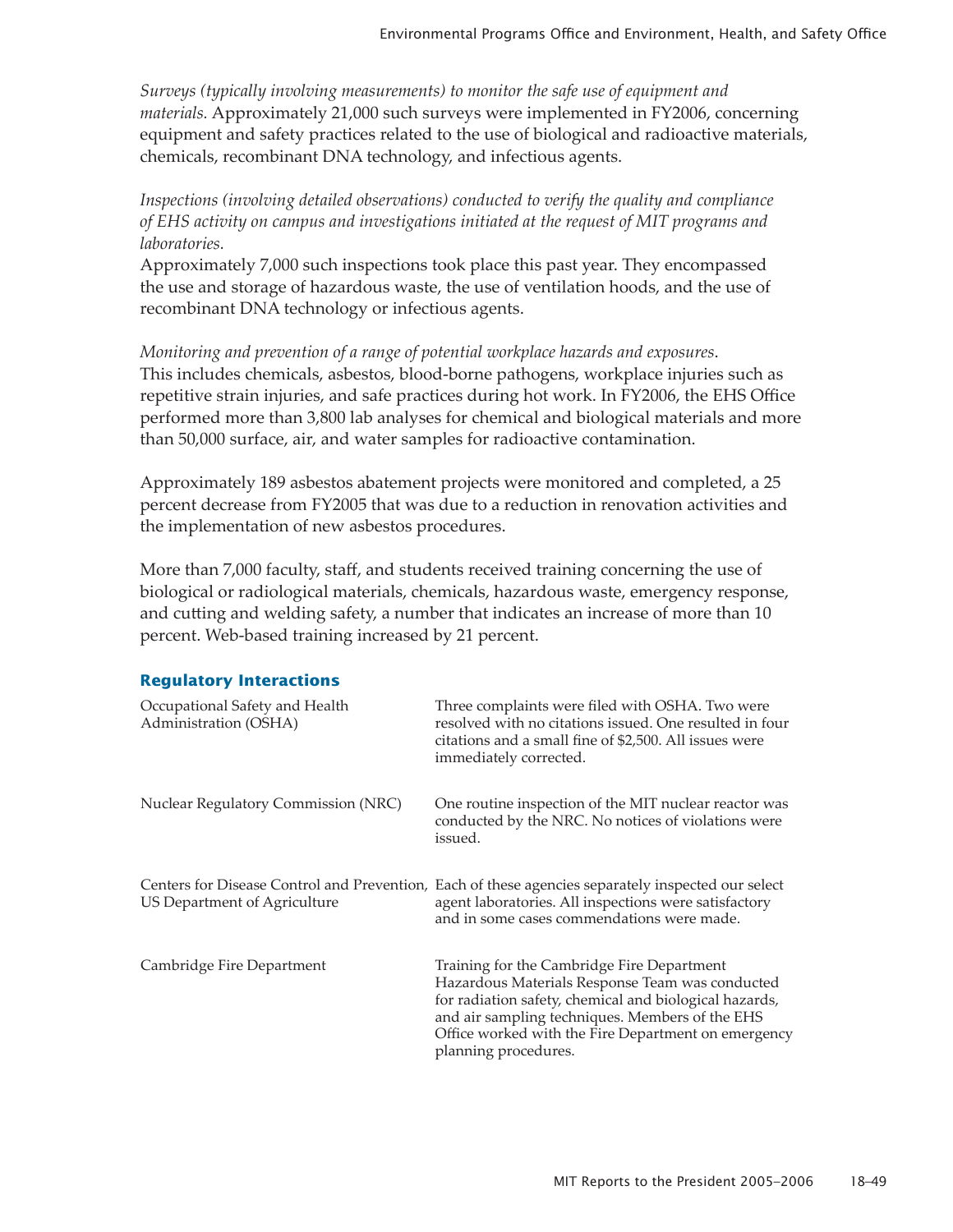| Cambridge Local Emergency Planning<br>Committee (LEPC)        | Several members of the EHS Office participated<br>as members of the Cambridge LEPC. The Institute<br>participated in two disaster drills with the city. EHS<br>personnel assisted in the planning of one of the drills.                    |
|---------------------------------------------------------------|--------------------------------------------------------------------------------------------------------------------------------------------------------------------------------------------------------------------------------------------|
| Massachusetts Department of<br>Environmental Protection (DEP) | The EHS Office interacted with the Massachusetts<br>DEP regarding many of MIT's 83 Massachusetts<br>Contingency Plan sites (urban materials contaminated<br>sites), many of which result from the location of our<br>campus on urban fill. |

#### **Emerging Issues**

#### *Nanotechnology*

EHS has been collaborating closely with MIT faculty and staff who are conducting research in the area of nanoparticles. EHS monitors the studies on potential health effects and waste issues related to nanoparticles and monitors the public perception of potential new hazards presented by nanoparticles, communicating this information to research staff. EHS has been at the forefront in characterizing potential exposures to nanoparticles and conducted air sampling in five MIT laboratories in collaboration with the University of Massachusetts (UMass) at Lowell's Department of Work Environment. The UMass group purchased an \$80,000 research monitor, which can measure particles between 5 nm and 500 nm. The five laboratories in which sampling was conducted were in the following DLCs: the Institute for Soldier Nanotechnology, the Department of Mechanical Engineering, the Department of Materials Science and Engineering, the Department of Electrical Engineering and Computer Science, and the Laboratory for Electromagnetic and Electronic Systems. The operations sampled included carbon nanotube growth reactors (both atmospheric and vacuum), work with nanometer size amorphous silica powder, and electrospinning with polyacrylonitrile fibers and fullerenes. Air sampling confirmed that the work practices and engineering controls in place for these research areas are reducing nanoparticle exposures. EHS will continue to seek out those beginning research in this area through the EHS-MS organizational structure, print and web communications, and presentations during the Independent Activities Period.

#### *Toxic Substance Control Act*

Toxic Substance Control Act (TSCA) requirements related to research with new materials were presented in EHS representative orientation training and in lab-specific chemical hygiene training. This expanded the effort to educate research personnel about their requirements under EPA's TSCA.

A web page is planned for FY2007 to clarify requirements and assist researchers with compliance.

#### *Reduction of Injuries and Illnesses*

Substantial savings to the Institute can be realized if the number and severity of injuries and illnesses can be reduced. We plan to collaborate with the Department of Facilities to identify ways to reduce their injury and illness rate.